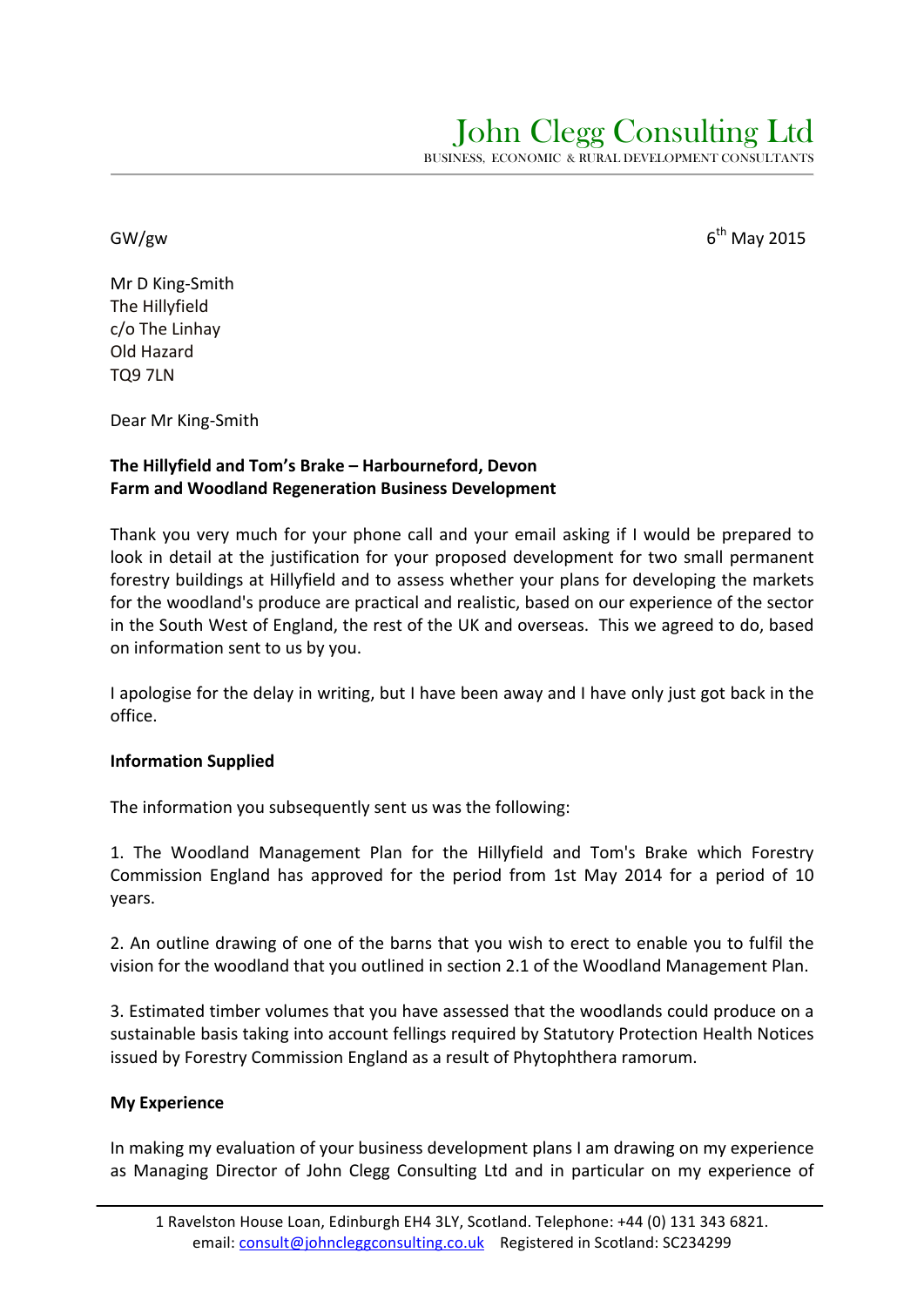undertaking over 150 consultancy assignments in the UK and overseas connected with woodland management, wood processing and rural development. I am attaching a copy of my CV in case more details are required.

Some of the most recent relevant assignments have included the following:

- Opportunities to Add Value to South West Home Grown Timber Analysing **the business case.** Prepared for Forestry Commission England and South West Woodland Renaissance Partnership.
- **Ayrshire & Arran Woodlands. Their Present & Future Contributions to the Diversification to the Rural Economy.** Prepared for the Ayrshire & Arran Woodlands Partnership.
- Wood Fibre Availability & Demand in Britain 2007 to 2025. Prepared for the Confederation of Forest Industries, UK Forest Products Association and the Wood Panel Industries Federation.
- Influences on Roundwood Prices and Availability & Demand for Roundwood **for Bedmax's Existing Manufacturing Plants.** (Confidential).
- Developing a Feedstock Supply Strategy for Iggesund's Biofuel Project. Prepared for Iggesund Paperboard (Workington) Ltd (Confidential).

# **Policy Environment**

The UK government's Forestry & Woodland Policy Statement issued by Defra in January 2013 clearly indicates that the UK Government is very supportive of bringing small woods into management, and in developing markets for woodland produce. Your proposals therefore seem to be entirely appropriate.

The report called 'Valuing England's National Parks by Cumulus Consultants Ltd in May 2013 states on p40 that 'NPAs have a longstanding and close working relationship with farmers and foresters in the National Parks, both as authorities and landowners (in some areas)'. NPA influences and activities specifically include the following:

- Voodland product initiatives, designed to support the production, processing and marketing of high quality timber, coppice and other woodland products. This includes supply chain and quality assurance/certification activities.
- Wood fuel initiatives, designed to support the development of the wood fuel sector in National Parks. This includes business and marketing support, technical advice, and grants for equipment and boilers'.

Your proposals therefore seem to be very well aligned to the practices in many of the country's National Parks.

# **Economics of Woodland Ownership**

## **Price determination**

Income derived from the sale of woodland produce is an important source of revenue which helps the owner to pay for the management and maintenance of a wood as well as a variety of non timber benefits. In reality the price an owner receives for his or her woodland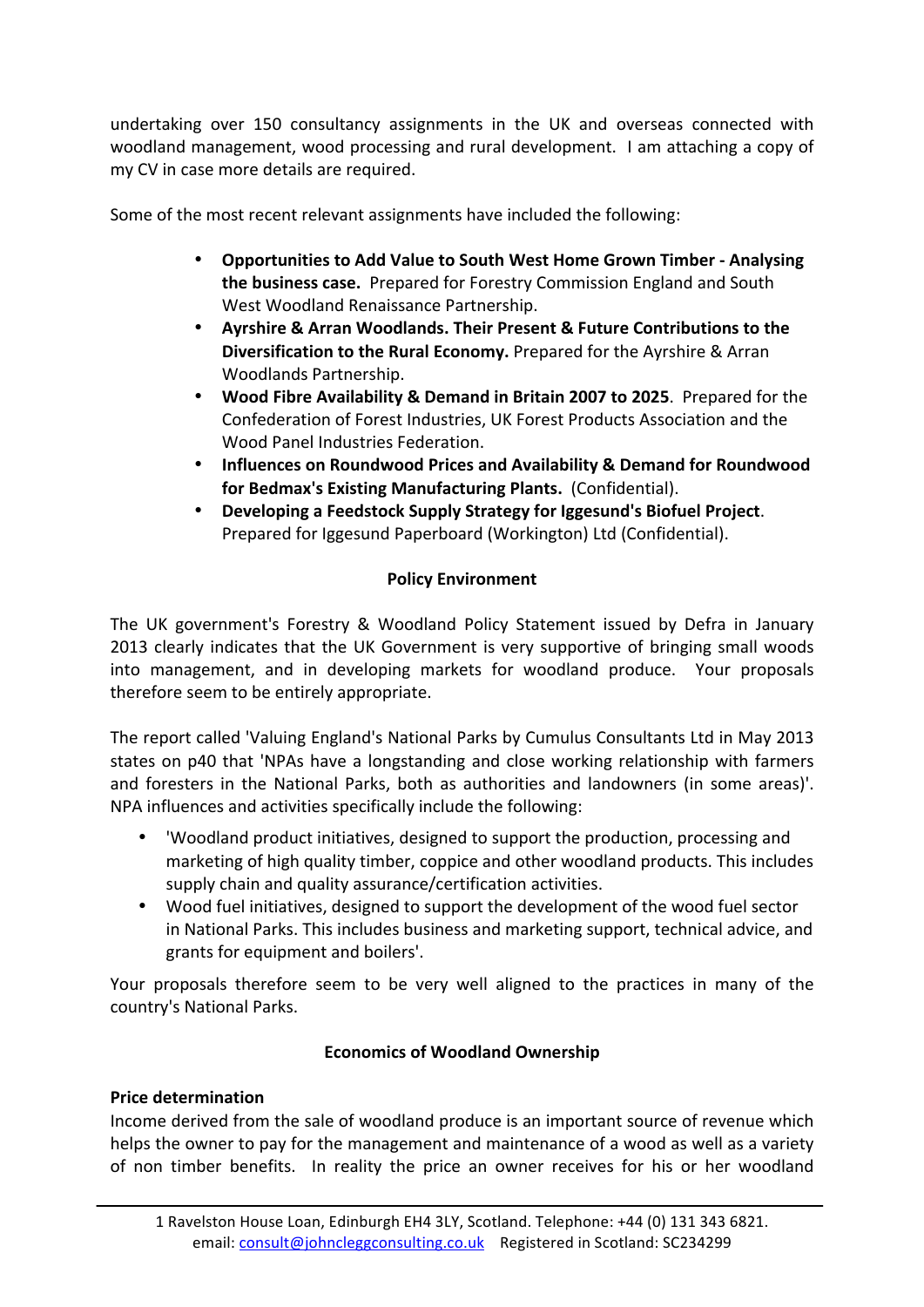produce depends obviously on supply and demand, but a major influence is the price a final customer is prepared to pay at the end of the wood chain. What this means is that woodland owners are in effect price takers as they have to accept the best price they are offered by a buyer, with all the other businesses in the supply chain taking their profits and leaving the woodland owner to take what is left if they wish to sell their produce.

## **Adding Value for Local Benefit**

If an owner fells his or her own trees then the money stays with them rather than being paid to a contractor who may not necessarily live or spend the money earned locally. Similarly if an owner can also improve or process the produce from their woodland then they can capture some of the increased value that would otherwise go to another business in the supply chain who may not be based locally.

### **Economies of Scale**

Small woodland owners generally face higher costs than owners of larger woods because the economies of scale apply to forestry, just as they do in farming or any other form of economic activity. This means that getting contractors in for any woodland management or harvesting activity will cost more as equipment has to be brought to the site for a small volume. Forgetting the cost of downtime when any equipment is not being used, the cost of bringing equipment to a woodland site can cost several hundred pounds. If an owner has equipment on site that they can use to do the operations themselves there is an obvious saving in cost for them and less use of local roads.

## **Transport Costs**

The transport of round logs is expensive and can cost up to  $£20 /$  tonne depending on the size of truck used and the distance the logs are being transported. If logs are sawn, the conversion factor can vary from 30% to 80% depending on what is being produced. Transport of regular shaped material is more efficient than round logs because stacking on a truck is easier than with round logs and any material used on site for other purposes doesn't have to be transported on public roads. Approximately half the weight of a log comprises water so if any material can be dried on site the weight of material being transported on public roads is less, depending on the moisture content of the produce, which can only be a benefit.

## **The Situation of Woodland Owners in South West England**

Woodland owners in the South West of England have long been concerned that much of the roundwood they were producing was being taken out of the South West of England for further processing and consequently the jobs and other economic benefits were being lost to the local economy. This was the reason that we were contracted to look at the situation on behalf of Forestry Commission England and the Woodland Renaissance Partnership. While much of the attention was directed at the opportunities for processing larger volumes of woodland produce, the benefits equally apply to small woodlands and local processing of their produce. We will not attempt to summarise our report here, but we would be happy to supply a copy if required.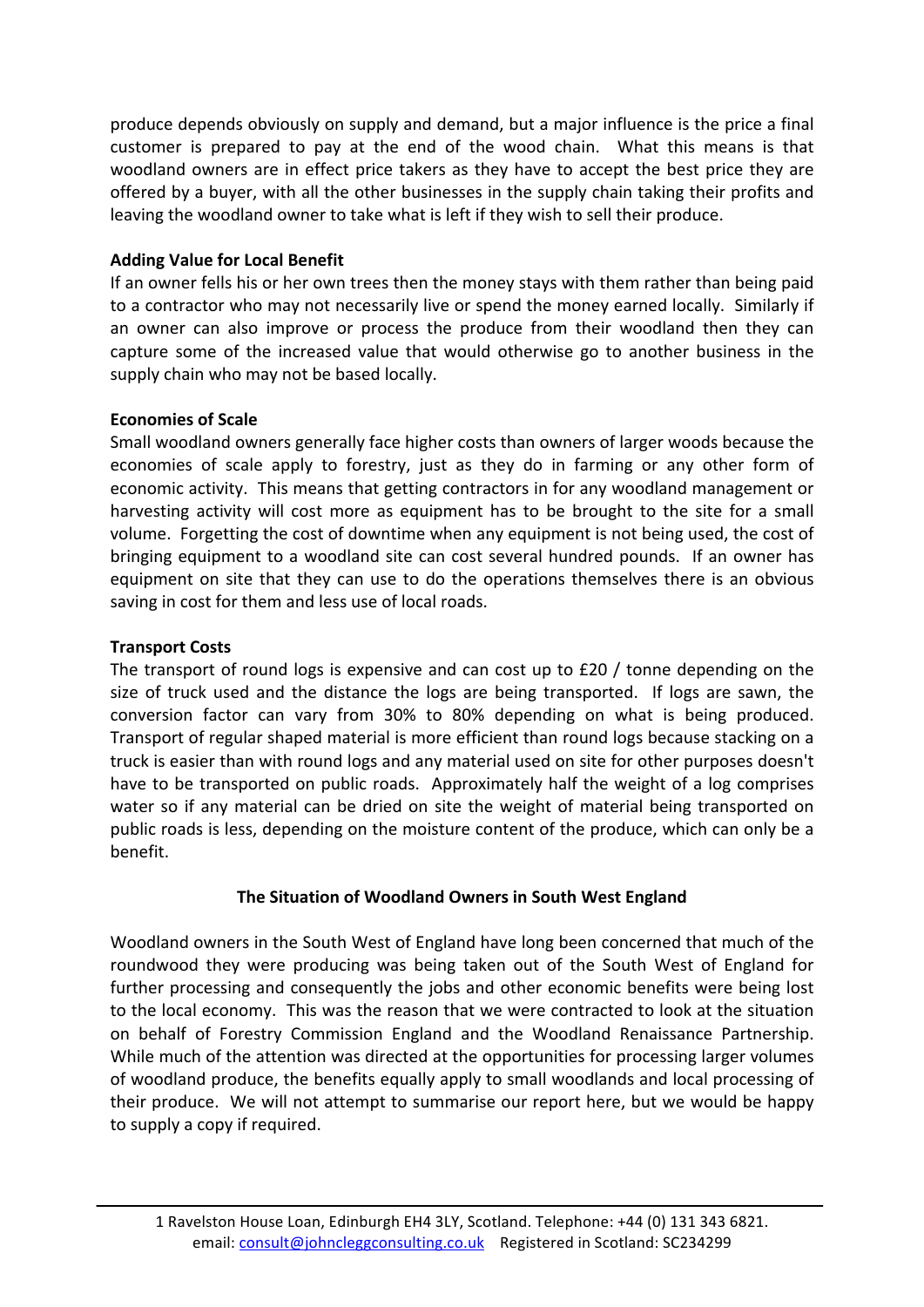## **Evaluation of Your Forestry Proposals**

I have read the detailed proposal for your woodland carefully that you have provided in the Woodland Management Plan that you submitted to Forestry Commission England and which they have subsequently approved. In particular I notice that you have a clearly articulated vision for your woods and the way you want to manage them. In my experience the commitment of the owner to achieving their vision is a key factor in doing so and from the information you sent me and our phone conversation I feel that you have that commitment.

In evaluating your need for permanent forestry buildings in order to deliver your woodland regeneration forestry business proposals I have judged them against the considerations that I have identified in the previous paragraphs.

#### **Need for Machinery**

To implement your proposals you will inevitably need equipment and machinery. As you plan to use equipment and machinery you already own, and have on site, this will save contractors bringing in similar equipment on local roads every time you need to complete an operation. 

I have looked at the list of equipment that you have, which you sent me, and this seems entirely appropriate for the operations you are proposing to undertake, except for perhaps two quad bikes. One might be sufficient! I understand that a significant amount of this equipment is presently stored outside under temporary tarpaulin covers. The present arrangements are certainly not the way to maintain forestry equipment in sound working condition and the present arrangements are likely to shorten the life of both equipment and machinery. I would therefore have no hesitation in supporting your application to build a store to protect all for your machinery and equipment.

While I have no idea about the security and safety of your present storage arrangements for equipment and machinery, but I would have thought there was a case for building a covered store which can be locked to prevent anything being stolen and to prevent anybody hurting themselves if they illegally start playing with, or using your equipment. To me I would have thought there was a necessity for a lock-up building or store for Health and Safety reasons alone.

## **Adding Value & Timber Drying**

From the information you sent me I understand that one of the ways you are already adding value to your woodland produce is to cut wood up and sell it for firewood. The firewood market is certainly a rapidly growing one throughout the UK. Most purchasers of firewood expect to buy wood that has a moisture content of about 25%, not only for reasons of heat delivery efficiency, but also to reduce the smoke emitted and reduce the possibility of tar being deposited in a chimney. As the moisture of a log is approximately 50% when a tree is felled, the moisture content has to be reduced significantly. Log lengths can be left to dry on site, but it is not easy to reduce the moisture content to less than  $30+%$  and it also takes a long time, although the time taken depends on weather conditions. Given the Dartmoor weather conditions it may take longer to get down to  $30+%$  than some other parts of